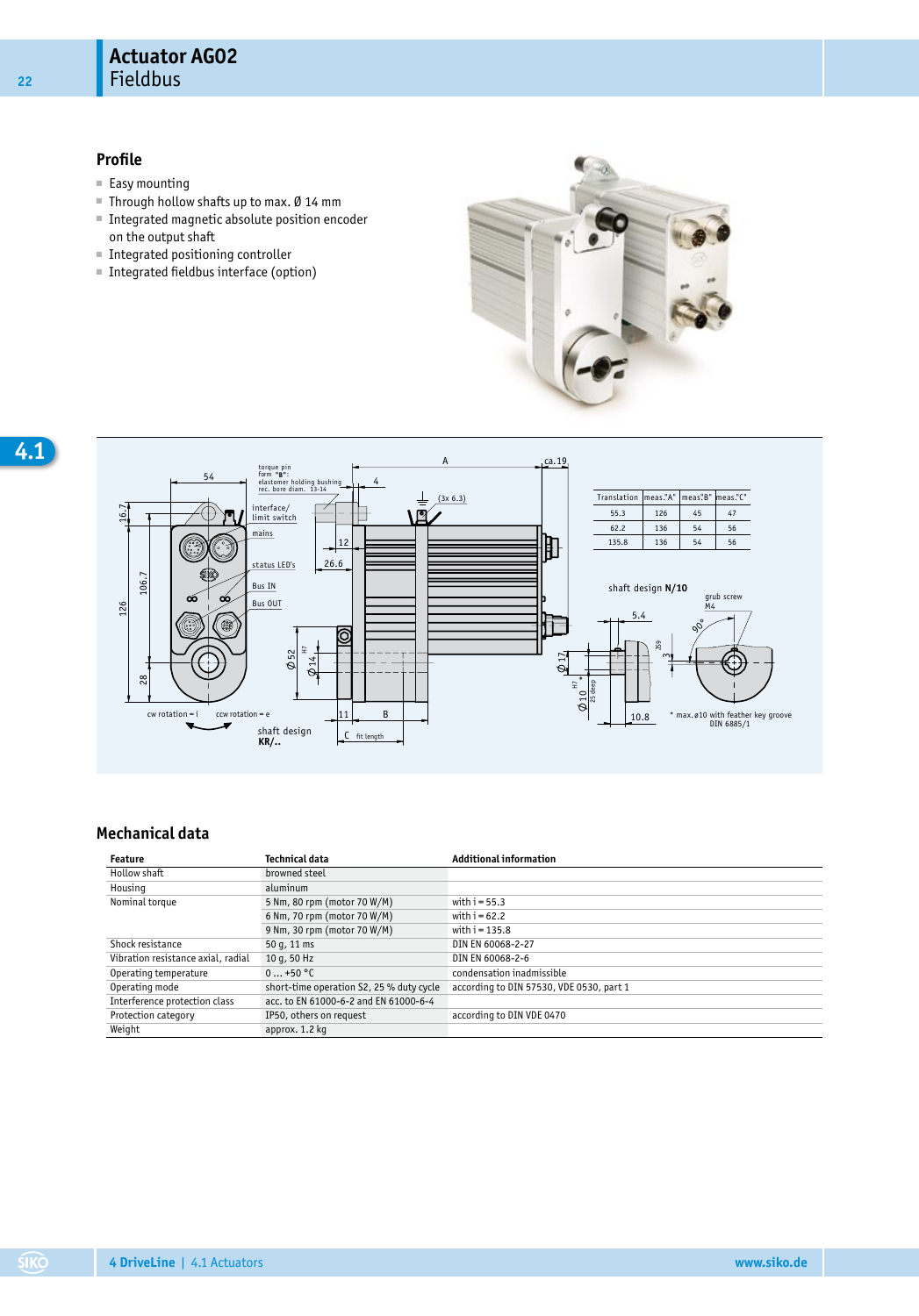# **Electrical data**

## ■ **Motor/voltage supply data**

| Feature                | Technical data  | <b>Additional information</b> |  |
|------------------------|-----------------|-------------------------------|--|
| Voltage supply         | 24 V DC ±10 %   |                               |  |
| Power consumption, fed | 70W             |                               |  |
| Max. load current      | 2.9 A $\pm 4$ % | with $i = 55.3$ , $i = 62.2$  |  |
|                        | 2.1 A $\pm 4\%$ | with $i = 135.8$              |  |

#### ■ **Encoder data**

| Feature                                             | Technical data            | <b>Additional information</b> |
|-----------------------------------------------------|---------------------------|-------------------------------|
| Resolution absolute encoder (ABM) ±6250 revolutions |                           |                               |
|                                                     | 1600 steps per revolution |                               |

## ■ **Voltage supply**

| -<br>.<br>$\frac{Signal}{ + Ub}$ | PIN |
|----------------------------------|-----|
|                                  |     |
| N.C.                             |     |
|                                  |     |

## ■ **Fieldbus**

| <b>Profibus-DP</b> | <b>CANopen</b> | PIN |
|--------------------|----------------|-----|
| $+5$ V DC          | N.C.           |     |
| <b>BUS A</b>       | N.C.           | 2   |
| GND                | CAN GND        |     |
| <b>BUSB</b>        | CAN H          | 4   |
| N.C.               | CAN L          | 5   |

#### ■ **Interface/limit switch**

| Signal                               | PIN    |
|--------------------------------------|--------|
| ES <sub>1</sub>                      | A      |
| ES <sub>2</sub>                      | B      |
| Enable (24 V DC)                     |        |
| RXD/DÜA                              | G      |
| TXD/DÜB                              | Н      |
| GND/ serial interface                |        |
| GND (ES1, ES2, Emergency-off, CAL) K |        |
| CAL                                  |        |
| N.C.                                 | D-F, M |

## **Pin assignment Pin assignment Performance curve**